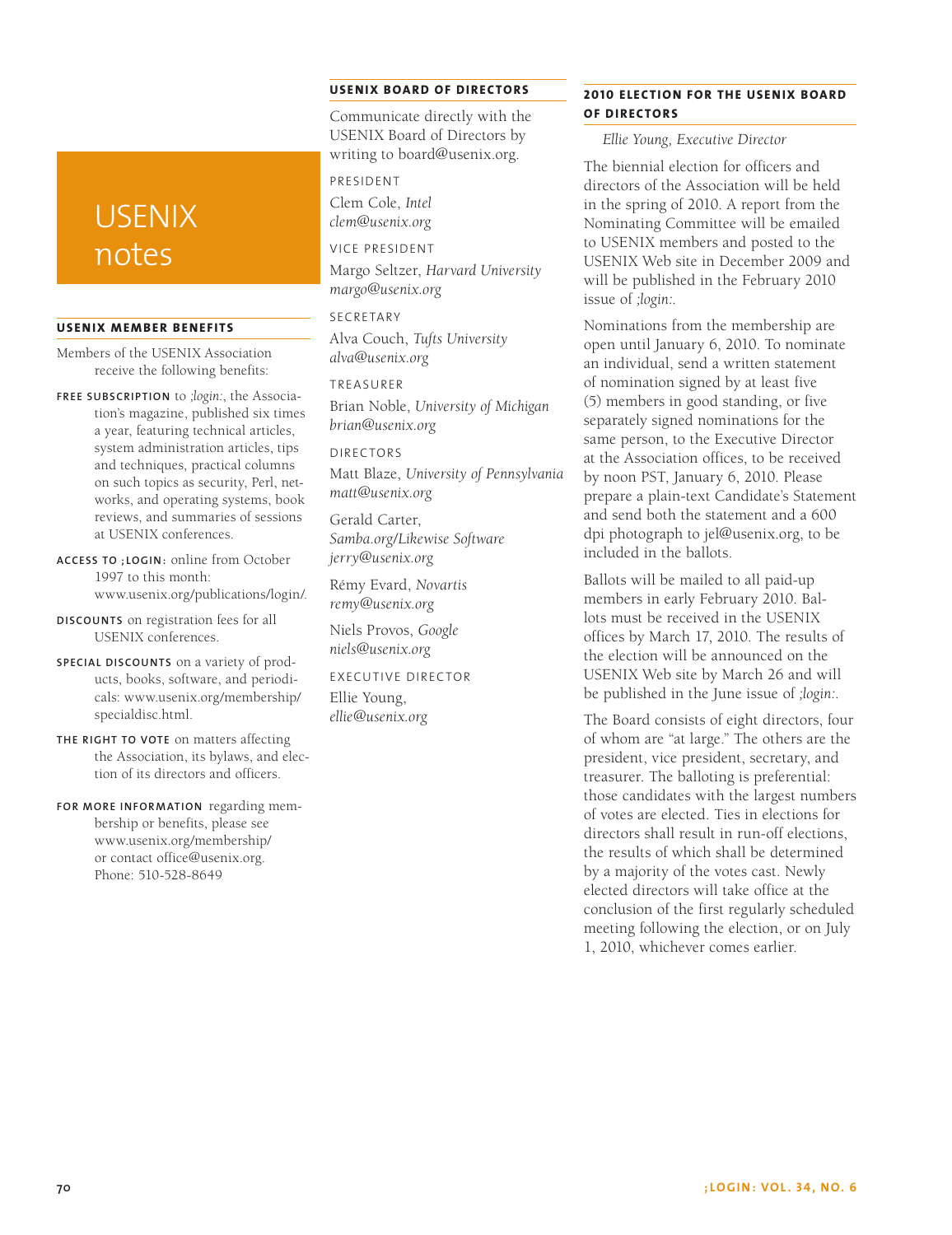## **USACO Teams Shine**

*Dr. Rob Kolstad, Head Coach, USA Computing Olympiad*

USENIX-sponsored USA Computing Olympiad teams won the team championship at the Central European Olympiad on Informatics and placed second at the world championship IOI in Plovdiv, Bulgaria.

After a very competitive training camp held for the USA's top 15 competitors during the first week of June at the University of Wisconsin—Parkside, extra funding enabled our traveling teams to participate in two international championships.

Coaches Rob Kolstad and Jacob Steinhardt traveled to Târgu-Mureş, Romania, for the July 8–14 Central European Olympiad on Informatics. The CEOI is occasionally persuaded to invite the USA as a guest team; we think of ourselves as sort of the western region of Central Europe. A total of 57 competitors from 11 countries converged on Romania for the intense competition.

This Olympiad was just 100km east of the location of our previous CEOI in Romania in Cluj, and still in the heart of Transylvania. Dracula's influence was felt throughout our stay, especially when visiting tourist spots.

Compared to the 300+ competitors at the international championships

(IOI), these competitions are relatively intimate and much more challenging for medals. Because of the limited number of medals available (only 1/12 of participants earn Gold medals; 2/12 for Silver; 3/12 for Bronze) and about the toughest competition in the world (except for China and a few individuals in random countries), the most prestigious medals are very difficult to win. The intimacy does enable the students to get to know each other much better, especially since the cultures are dramatically less diverse and easier to absorb.

The CEOI results were fabulous! Four USA students competed at the CEOI. IOI alternate Michael Cohen had a great finish in his first international outing, and three of our team won medals, as well as placing in the top 10:

- Gold Medal, #1, Neal Wu, from Baton Rouge, LA
- Silver Medal, #6, Michael Cohen, from Chevy Chase, MD
- Silver Medal, #8, Brian Hamrick, from Annandale, VA
- #36, Travis Hance, from West Chester, OH

Neal's 400 points were 60 more than the second place winner's (a stunning victory margin), and he was one of only three students earning above 300.

Just a month later, Coaches Rob Kolstad, Brian Dean from Clemson, and

Richard Peng from the University of Waterloo escorted Neal, Brian, Travis, and Wenyu Cao from Belle Mead, NJ, to the International Olympiad on Informatics in beautiful Plovdiv, Bulgaria. (Wenyu had been unable to attend the CEOI, because it conflicted with the International Math Olympiad where he was representing the USA in an allied competition.)

The two-hour bus trip from the airport in Bulgaria's capital of Sofia wound through oak- and fir-covered rolling hills. The decreasing angle of the sun really brought out the natural beauty of central Bulgaria (just the first of many aspects of the trip that exceeded any rational expectations).

The coaches' hotel, seven minutes away from the students' hotel, sported rooms that were nicer than any non-suite I've ever stayed in. A relatively large anteroom led to the main bedroom with its living area slightly separated from the sleeping section. Windows looked out over the four swimming pools, with the city lights glimmering in the distance. Many meals were served poolside from a buffet with more than 100 items, almost all of which I found edible! What a treat for this year's IOI accommodations.

Like the CEOI, two five-hour competitions (each with one easy and three extremely challenging tasks) were interspersed with tours of the re-



*CEIO team, left to right: Michael Cohen, Travis Hance, Brian Hamrick, Neal Wu, Coach Jacob Steinhardt*



*IOI team, left to right: Travis Hance, Wenyu Cao, Brian Hamrick, Neal Wu*